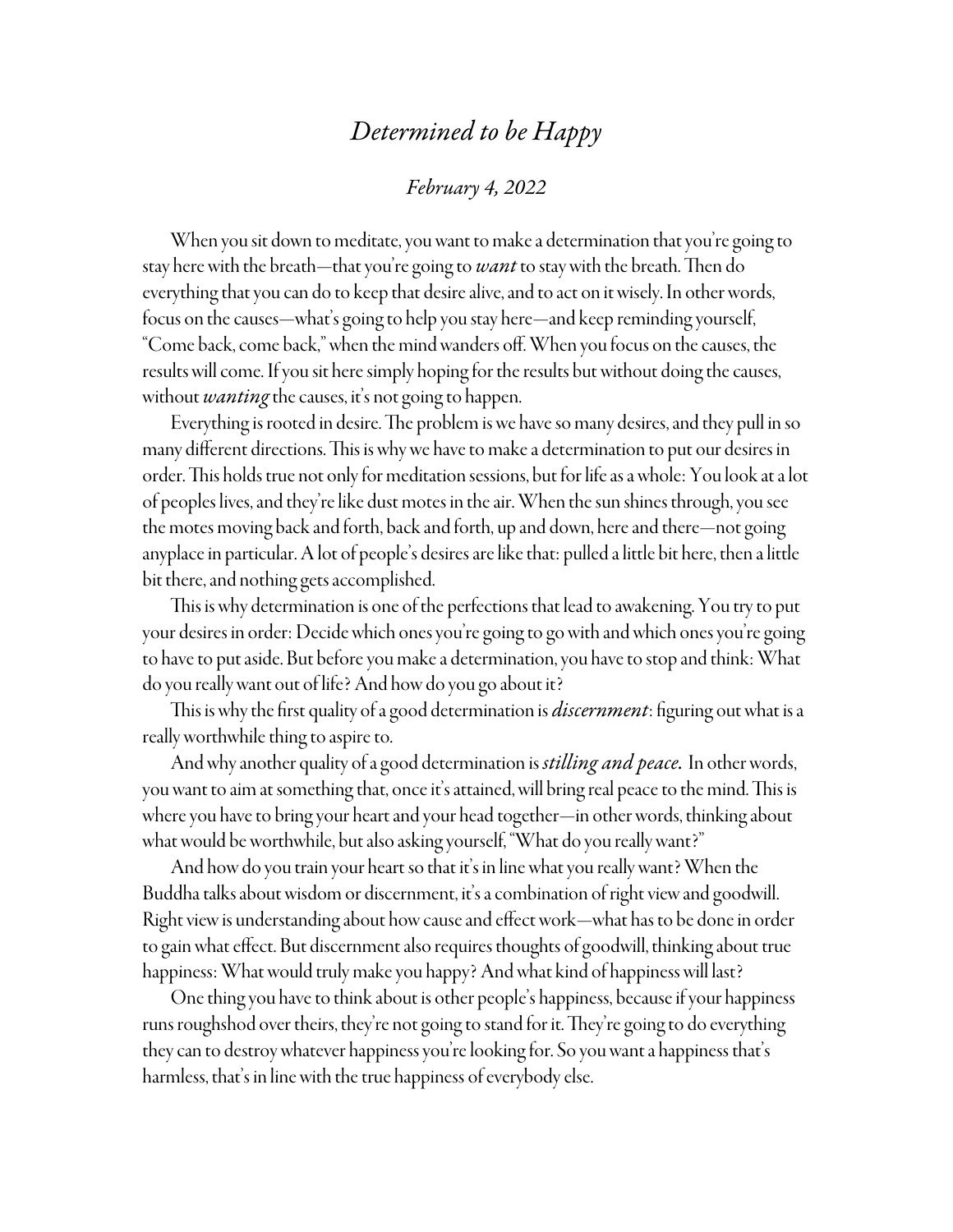Fortunately, a happiness that comes from within, as when we're meditating, doesn't harm anybody. All the forms of goodness—generosity, virtue, meditation—are totally harmless and they're based on goodwill.

With generosity and virtue, that's easy to see: When you give to others, they're happy. When you abstain from harming them, they're happy. But *especially* meditation—getting the mind under control so that your greed, aversion, and delusion don't take over: That's a gift, not only to yourself, but to the people around you. So when you think about the goals you want to aim at, it's good to think about looking for a harmless goal, a happiness that's harmless.

As for the search for happiness, there's nothing wrong with it. Years back, I was asked to give a talk at a college on the Buddhist view about happiness, and the afternoon before I gave the talk I happened to visit an old college professor of mine who was living in a retirement home nearby. He had taught Christian ethics. He asked me what I was going to be talking about that evening, and I said, "How the pursuit of happiness doesn't have to be hedonistic." He said, "Gee, I wish I could listen to that talk."

Because for a lot of people that's what the pursuit of happiness is: hedonistic. When you look for your happiness, all you think about is what your pleasures are going to be. But the Buddha said that *genuine* happiness requires that you think about the happiness of others that you think about the consequences of your actions.

And as you pursue true happiness, you develop good qualities: discernment, compassion, and purity. These are the qualities of the Buddha, and they're qualities we can develop within ourselves—we have this potential. These are very noble qualities. Some people find it strange that they would be developed by taking your search for happiness seriously, but that's precisely how it happens, how they get developed.

Here I mean "seriously" not in the sense of being grim, but seriously in the sense that you really think it through. The wisdom comes in choosing a good goal, something that really will bring peace to the mind. The compassion comes again, in choosing a goal that's totally harmless. And then the purity comes in, in how you carry out the determination.

The Buddha points out two qualities that are especially important: one is truth—you really stick with what you *see* is right. And if it turns out it's not right, then you make adjustments. But this quality of truthfulness is what will carry you through, because you're going to come up with a lot of conflicting desires.

You seem to notice them even more when you start to meditate, because when you don't have a particular desire in mind, or you allow the mind to wander among its desires, it's like a boat floating in a river with different currents coming in from different directions. You're not really sure which current is pushing the boat which way because there's nothing solid to compare things with. But when you put down an anchor, you can see very carefully, okay, now the boat is being pushed to the right, now it's being pushed to the left. In the same way, once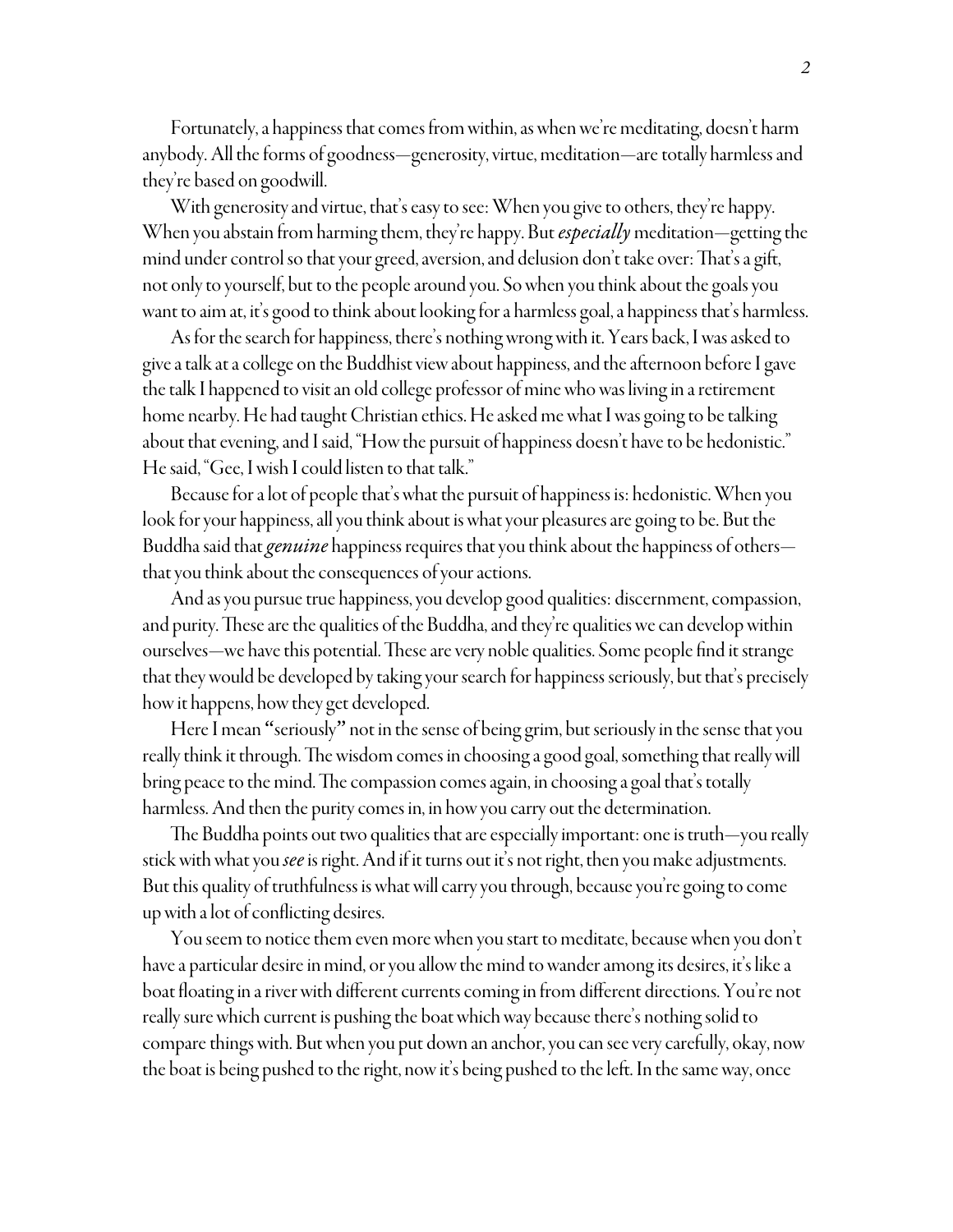you've made up your mind on something that's really worthwhile, there will be *pushings* coming from different sides, and you have to maintain this quality of truthfulness.

That's going to require the other quality essential to a good determination, which is *relinquishment*: There are going to be things you have to give up. It's like winning at chess. If you're not willing to lose some of your pieces, you're not going to win. You have to decide which pieces are expendable—which things in your life, and sometime they'll be things you want very much—to which you have to learn how to say No.

There's a principle in one of the verses of the Dhammapada, where the Buddha says, *If you see a greater happiness that comes from abandoning a lesser happiness, the wise person is willing to forsake the lesser happiness for the sake of the greater one.*

There's a translation of the Dhammapada where the translator gave a footnote to this verse, saying that this could not possibly be the meaning of this verse because it seems so obvious. Well, it's obvious in the abstract, but carrying it through requires *truthfulness* and the willingness to *relinquish* what gets in the way of what you really want deep down inside. Those qualities don't necessarily come easily.

All too often we want to win at chess and keep all our pieces. But we have to realize, if you want something really important in life, there are a lot of things you'll have to say No to.

So these qualities of truthfulness and relinquishment help you develop your purity. For the Buddha, purity means, one, having pure intentions, and then, two, actually carrying them out in a way that's harmless. In his instructions to his son, when the son was seven years old, he said, *This is how you make your actions pure:*

- *Before you act, you ask yourself, "What are the consequences you think will come as a result of these actions that you're planning to do? And if you see there's going to be any harm, you don't do it. If you don't foresee any harm, you can go ahead.*
- *While you're doing the action, you look at the results that are coming up*  because sometimes the results come right away; you don't have to wait until your next lifetime. Say, you stick your finger in a fire—it's not going to hurt in the next lifetime, it's going to hurt now. *If you see something coming up right away that's harmful—you stop. If you see nothing harmful, go ahead with the action until you're done.*
- *And then when you're done, you reflect on the long term. If you see that there was a mistake that did cause harm, you go and talk it over with someone who's more advanced on the path—*learn from that person's wisdom so that you're not reinventing the dharma wheel all the time— *and then keep on training. If you don't see any harm, take joy in the fact that your practice is advancing, and continue to practice in skillful qualities day and night.*